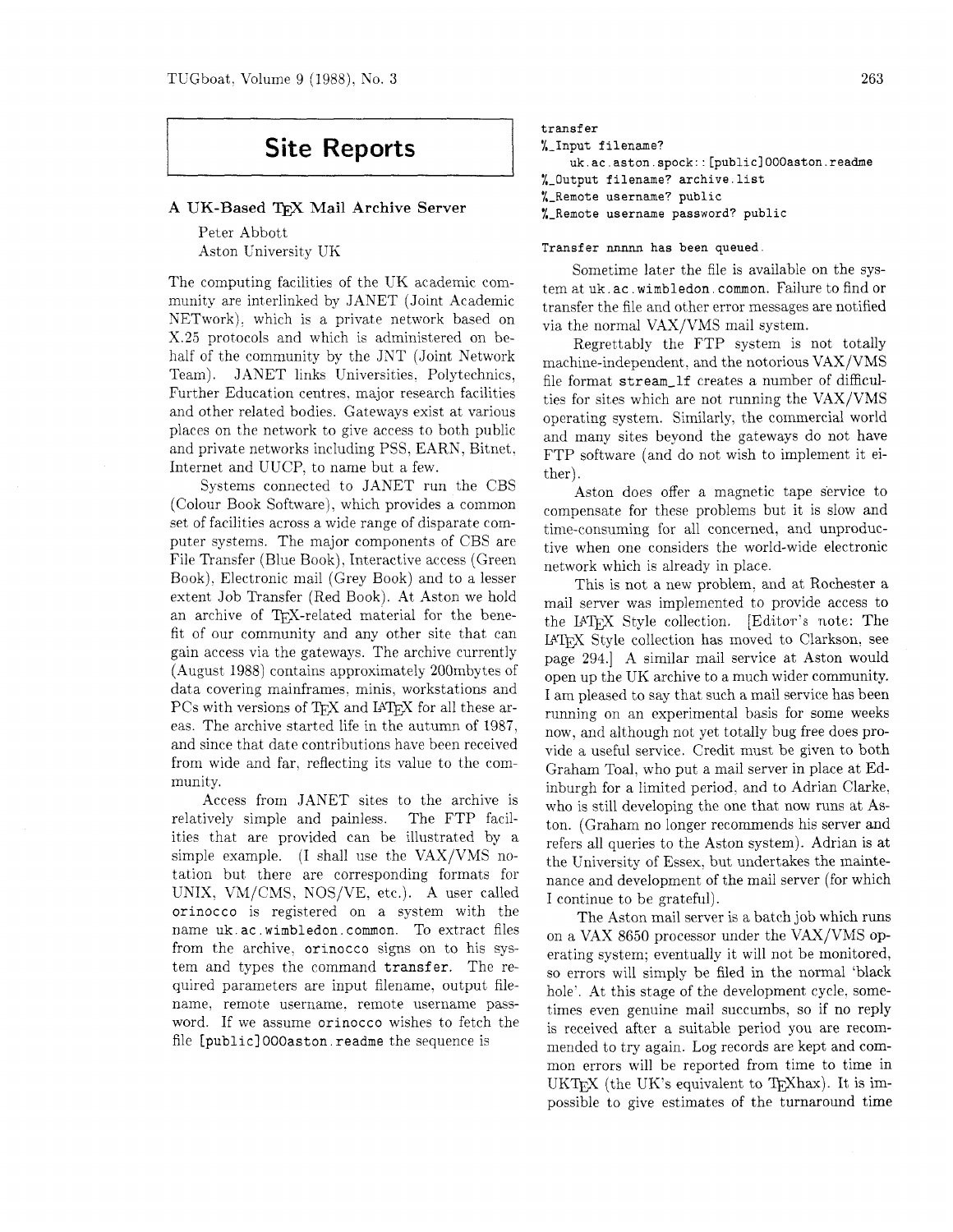for any individual user; the server runs once per hour and the mail message are queued for transmission. The mail software makes a maximum of 30 attempts to send a message (10 at 10 minute intervals. 10 at 1 hourly intervals and 10 at 4 hourly intervals). This rather extended period is designed to overcome short-term network failures and for systems which are switched off for short periods of time or overnight. The cluster system at Aston is normally available 24 hours a day. seven days a week. with the occasional booked systems maintenance on a Wednesday morning and twice yearly maintenance checks by DEC.

Instructions on how to extract files from the archive are contained in a help file: this file is available by sending a mail message to

#### texserver@uk.ac.aston.spock

UK addresses on JANET are big-endian format and most users 'on the other side of a gateway' will need to specify it as texserver@spock aston. ac . uk. The subject line in the incoming mail message is ignored, as is any text until a line starting with --- (three minus or hyphen characters in columns I to **3);** any text on that line is also ignored. The next line is the name@return address in UK format and the third line is the word help (in UPPER. lower or MiXeD case). For example:

--- (any text on this line is ignored) name@address

help

The best rule to observe in quoting name@address is to use the format:

- JANET sites name@uk.ac.site.system
- Sites via earn-relay (Internet. Earn) name%little-endian%big-endian@earn-relay
- Sites via uk.ac.ukc (UUCP) name%little-endian%big-endianQuk.ac.ukc

Anyone who has problems getting mail back is welcome to send me (abbottp@uk.ac.aston) the message that they have tried; I will forward it to

#### texserver@uk.ac.aston.spock

with a copy to the originator showing the name@address format that is required. I do not guarantee to be able to solve every query but will do my best.

### Atari ST Site Report

Klaus Guntermann Technische Hochschule Darmstadt

Since our last report several changes have occurred. First we must say that the former distributor Kettler broke down in April 1988 (probably not because of their activities with TEX for the Atari ST). In the following months we had negotiations with several companies and since August 1988 there is a new distributor.

Furthermore the product has been updated a lot, the documentation has been extended (e.g. a local guide for  $IATFX$  is included now), and here we summarize the most important changes:

A new version of TEX is in distribution (currently 2.92). Now it supports search paths for input files. font files (TFM) and preloaded FMT files. The memory management has been redesigned to use all available memory (up to  $65534$  mem array elements).

The new preview driver for the monochrome monitor has the following enhancements:

- $\bullet$  it is faster.
- it allows a two step reduction and back on the fly without disk access (for  $4:1, 9:1$ compression).
- 0 it supports graphics inclusion for bitmap raster files,
	- the format of the files is simple and described in the documentation,
	- a conversion program for DEGAS pictures is included,
- the font search is customizable.

The new laser printer drivers (HP LaserJet+/ Series I1 or Kyocera) support graphics inclusion in both device dependent and "preview compatible" format (i.e. bitmap raster file).

The new integrating menu shell comes with the following features:

- 0 it allows to select work file for all activities.
- $\bullet$  it can call an editor, T<sub>F</sub>X, INIT<sub>F</sub>X, the previewer, a printer driver or BIBTFX from pull down menu items. function keys. or soft keys on the screen,
- **0** it is customizable
	- to call any editor.
	- to select the FMT file,
	- to specify paths for input files, TFM files and FMT files.
	- to predefine parameters and the initial working directory,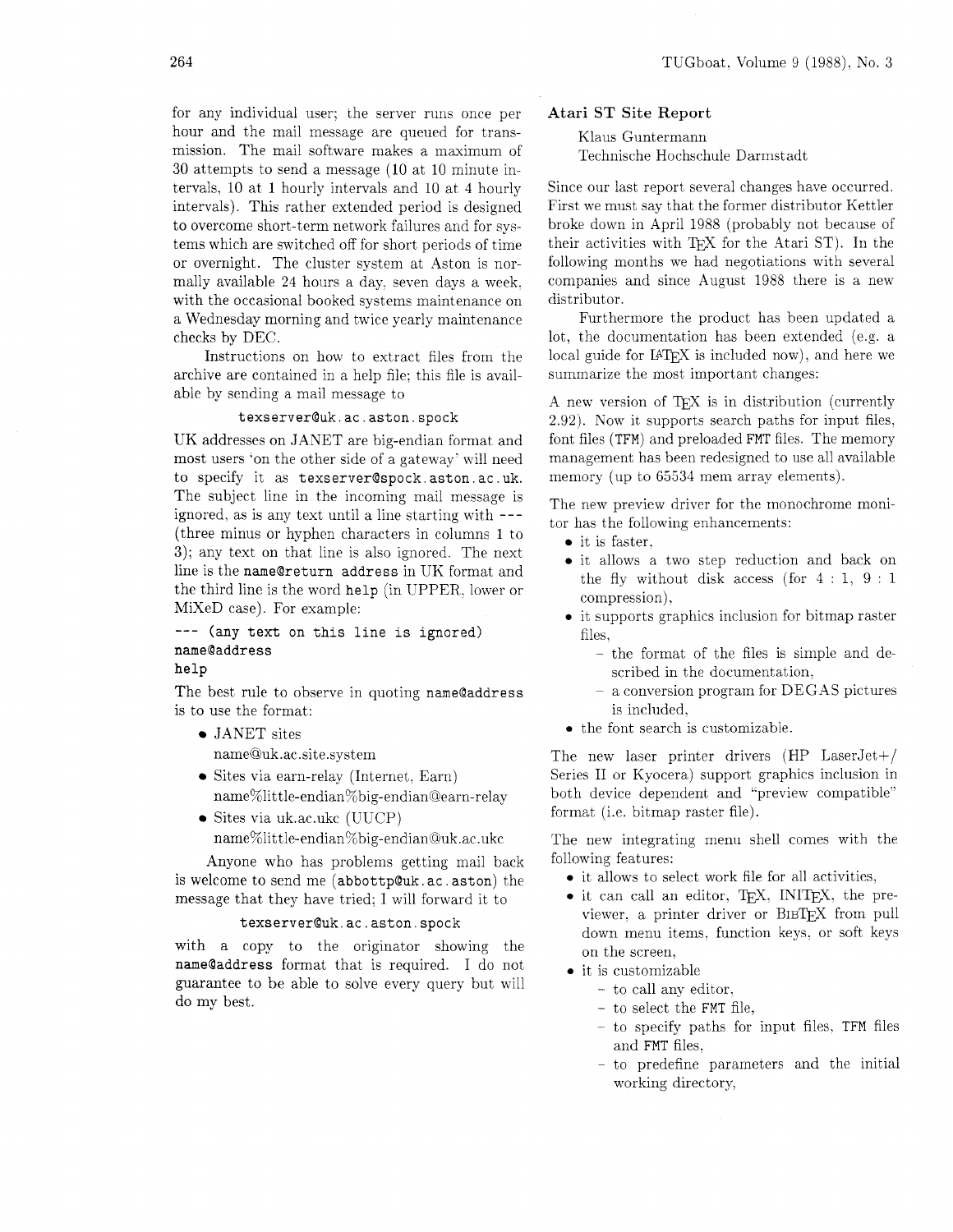• the customized values may be saved and loaded, e.g. to switch between Plain and IATFX or between different printer drivers.

An installation program for hard disk based versions is included.

New dot matrix drivers that support the "preview compatible" graphics inclusion are in preparation. These will run with less than 700 KB RAM available. even for a resolution of 360 dpi.

The new distributor will handle new requests as well as updates for former Kettler customers. Please direct inquiries for further information about STIFX to

T<sub>F</sub>Xsys

Kranichweg 1, D-6074 Rödermark Federal Republic of Germany phone +49 6074 1617

## Data General Site Report

#### Bart Childs

The distribution is stable. Most of the news is that out activities have been in making sure that we have the latest revision of all pieces of the system. We think we do.

My ineptitude with E-mail caused the printer charts to not be correct in the last issue. I hope this time I have successfully gotten the current information to Don Hosek.

The environment that gives a menu driven system has been rewritten from CLI macros into a WEB. This is much faster. We are planning on writing change files to make it available for UNIX and VMS. It has already been done for MS-DOS. This will help new users to begin using TFX quickly because all they have to do is remember **TeXe** filename to start it up. and select a number to edit, TEX, preview, or print. The menu is somewhat longer. because it also interfaces to several utilities and allows selection of other TEX files (and attendant macro packages), editor, printer, and switches.

There has been a lot of interest in the 64-bit TEX and I have been sending out the relevant (non-DG) changes frequently.

#### IBM VM/CMS Site Report

Dean Guenther Washington State University

There are several changes and a few newcomers to the IBM VM/CMS distribution tape.

Thanks to Barbara Beeton, the most recent IAT<sub>F</sub>X (April 1988),  $A\mathcal{M}S$ -T<sub>F</sub>X (version 1.1d), and Plain TFX (version 2.92) are now on the tape. Barbara also sent along the bug fixes for TEX and METRFONT, so I now have those two updated to versions 2.93 and 1.5 respectively.

Georg Bayer has updated his DVI3279 preview program. It no longer prints out its messages in German. Many thanks Georg!!

Eric Berg sent me the BIBTFX .99 files. After quite a bit of work with Oren Patashnik, I finally got .99 up and running. It and its updated auxiliary files are all included.

Don Hosek has contributed several newcomers for the distribution tape. He has supplied a working version for PXTOPK. GFREAD. PKTYPE, and MFT. Besides those four, Don also modified GFTODVI to create the standard 1K blocked DVI instead of a 2K file; and he changed GFTOPXL so that it conforms to the standard 128 character convention for PXL version 1001 files.

I also updated Weave to version 2.9 (I can't remember who supplied the update) and I changed the default output filetype for GFTOPK from "GF" to "300GF". Oh yes, I also modified DVI2LIST to quit giving a disconcerting nonzero return code when it was including a page segment directly into IBM's Advanced Function Printing Data Stream  $(AFP/DS)$ .

Chris Carruthers at the University of Ottawa sent me the Makeindex program. Developed at the University of Berkeley by Peehong Chen. it has been modified by Chris to run on Waterloo C on CMS. Chris has included a module for all those who would like to use Makeindex on CMS, but do not have Waterloo C.

Shashi Sathaye at the University of Kentucky has taken Kelson Beebe's drivers and added the code so that they will compile under Waterloo C. Mike Glendinning from the University of Manchester then took Shashi's mods and was able to get the Beebe drivers to compile under IBM C. I suspect both of these are now available through Nelson. Wayne Podaima, of the National Research Council in Canada, sent the P<sub>I</sub>CIEX macros, which I've also included on the tape.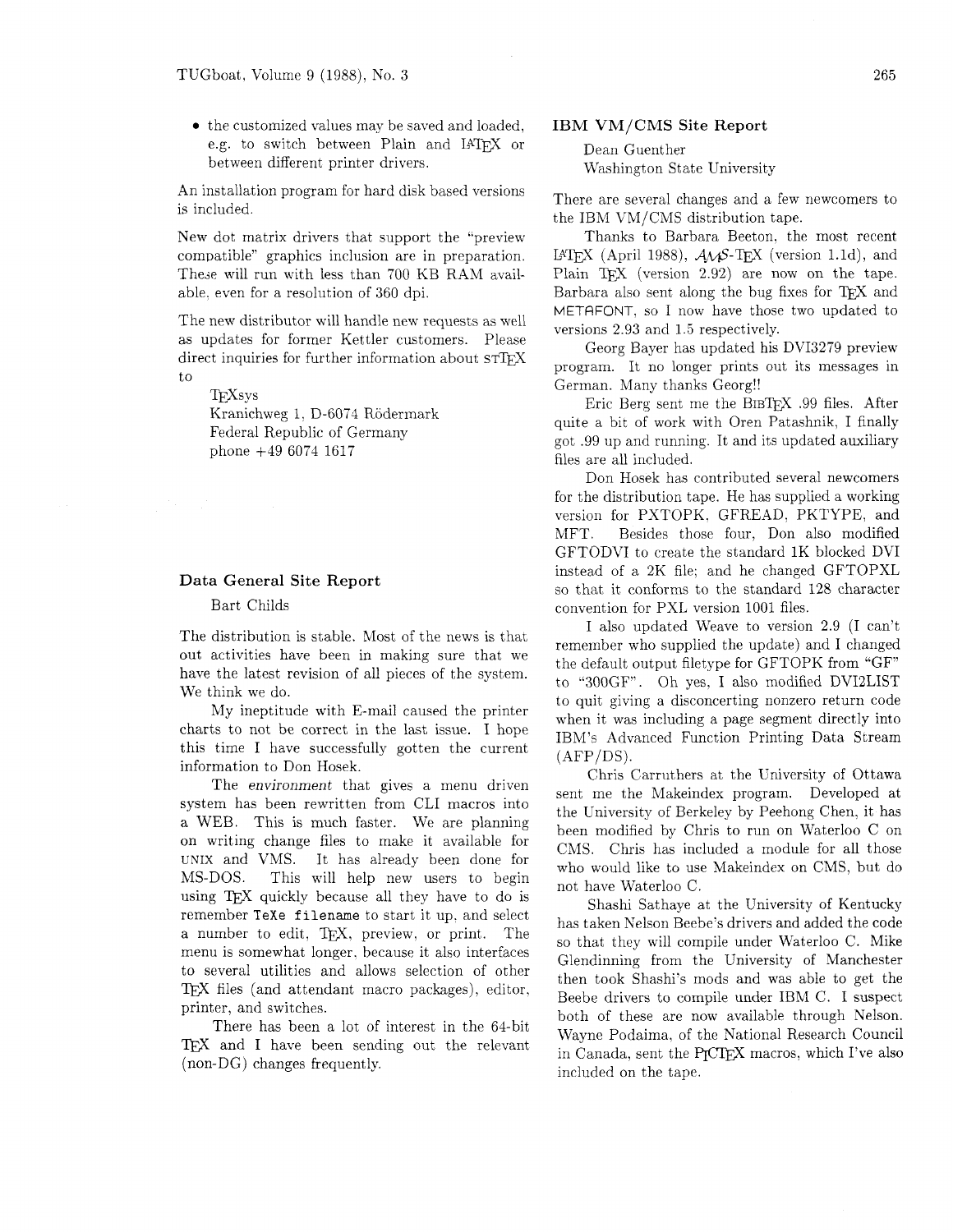## MVS Site Report

Craig Platt University of Manitoba

At the end of July, I sent the latest MVS TFX tape to Maria Code for distribution. It contains the following enhancements from the June, 1987 tape.

- = TEX version 2.9
- = METAFONT version 1.3
- $\blacksquare$  BIBTFX version 0.99 $c$
- = GFtoPK, PKtype and MFT included.
- = Dynamic file allocation.

The last item represents the biggest change, and refers to the way TFX file names are mapped to OS dataset names. MVS TFX users have always been hampered by the "DD name bottleneck", whereby the names of all files input or output by a job must be known prior to execution and pre-assigned to an 8-character DD name. This makes packages such as IATFX, that read and write lots of "auxiliary" files, cumbersome to use. The new release uses assembler routines developed by Richard Tilley and others at the University of Manitoba to allow dynamic (run-time) access to OS dataset names. Here is an example of how it works.

Suppose  $TFX$  sees the command  $\in$ (or \input story. tex). Then several attempts are made to match this to the intended dataset. The first is to find a DD name, in this case, STORY. However. if the extension part of the name were other than . tex. then a combination name, formed from 5 characters of the "first name" and 3 characters of the extension would be used, as in the previous version of MVS TFX. For example \input primes. contents would be associated with DD name PRIMECON.

If no matching  $DD$  name is found, then  $TFX$ can search directly for a catalogued dataset with the name <prefix>.STORY.TEX, where <prefix> is a string supplied by the user in the PARM field of the program invocation. It will often be a user's logon id, but could be any legal OS dataset name prefix.

If this dataset is found, it is used. (Output files will be overwritten.) In case of a non-existent output file, a new file will be created. provided the user also supplies the name of a default output volume to put it on.

For input files, there is also a "library" option, which will look for a DD name of the form  $\texttt{&}$   $\texttt{&}$ where  $\texttt{~text>~}$  comes from the first 5 characters of the extension part of the name. If found, this should point to a partitioned dataset which will be searched for a member with the "first name". In the case of story .tex, this means finding member STORY in the dataset allocated to DD name TEXLIB.

Another construction allows specification of a fully qualified OS dataset name in the  $T_F X$  source. If a file name begins with a "sharp" character, '#', then the rest of the name is used without modification as a dataset name. For example, \input #PLATT . STORY. TEX will read the dataset PLATT . STORY. TEX regardless of what DD statements are supplied. This is useful if a user wants access to datasets with a different <prefix>, such as system supported macro libraries.

For partitioned datasets, there is yet another syntax. If the file name has the form aaa: bbb, then aaa specifies a partitioned dataset and bbb the member name. For example, to include a macro from a system library, a user might say

#### \input #sysl.macros.tex:today

which would correspond to the construction

#### **DSN=SYSl.MACROS.TEX(TODAY)**

in a DD statement.

I've used a similar scheme for METAFONT and BIBTFX, but the other programs in the package  $(e.g., TFXware, MFware)$  use just DD names, since (in most cases) they input or output only a fixed set of files.

So much for the good news. After sending off the tape, I noticed a small problem in the design parameters, which could affect IATFX users (sigh). When a text file is opened, e.g.. by an \openout command, and no corresponding dataset exists. T $\cancel{F}X$ creates a file with the default DCB parameters of RECFM=VB LRECL=256 BLKSIZE=6144. These values seemed reasonable, but I later discovered that it is quite easy to exceed the 256 character record length in a IATFX auxiliary file. For example, the command \subsection{Running \TeX, \LaTeX and \AmSTeX.) expands to a line of 446 characters in the . aux file! The result is that the expanded line gets split arbitrarily, usually in the middle of a control sequence, and you get a PASCAL/VS error message: "AMPX059E Text exceeds logical record length in file ... " in the SYSPRINT file.

I will try to fix this in the next release (perhaps even "by the time you read this"), by increasing the LRECL value to 512. In the meantime, for anyone who has already received the July tape, there are a couple of workarounds. One is to pre-allocate I4W auxiliary files for each job before running TEX, using larger DCB values, avoiding the dynamic file creation. It is also possible to keep output lines short by judicious use of \protect to prevent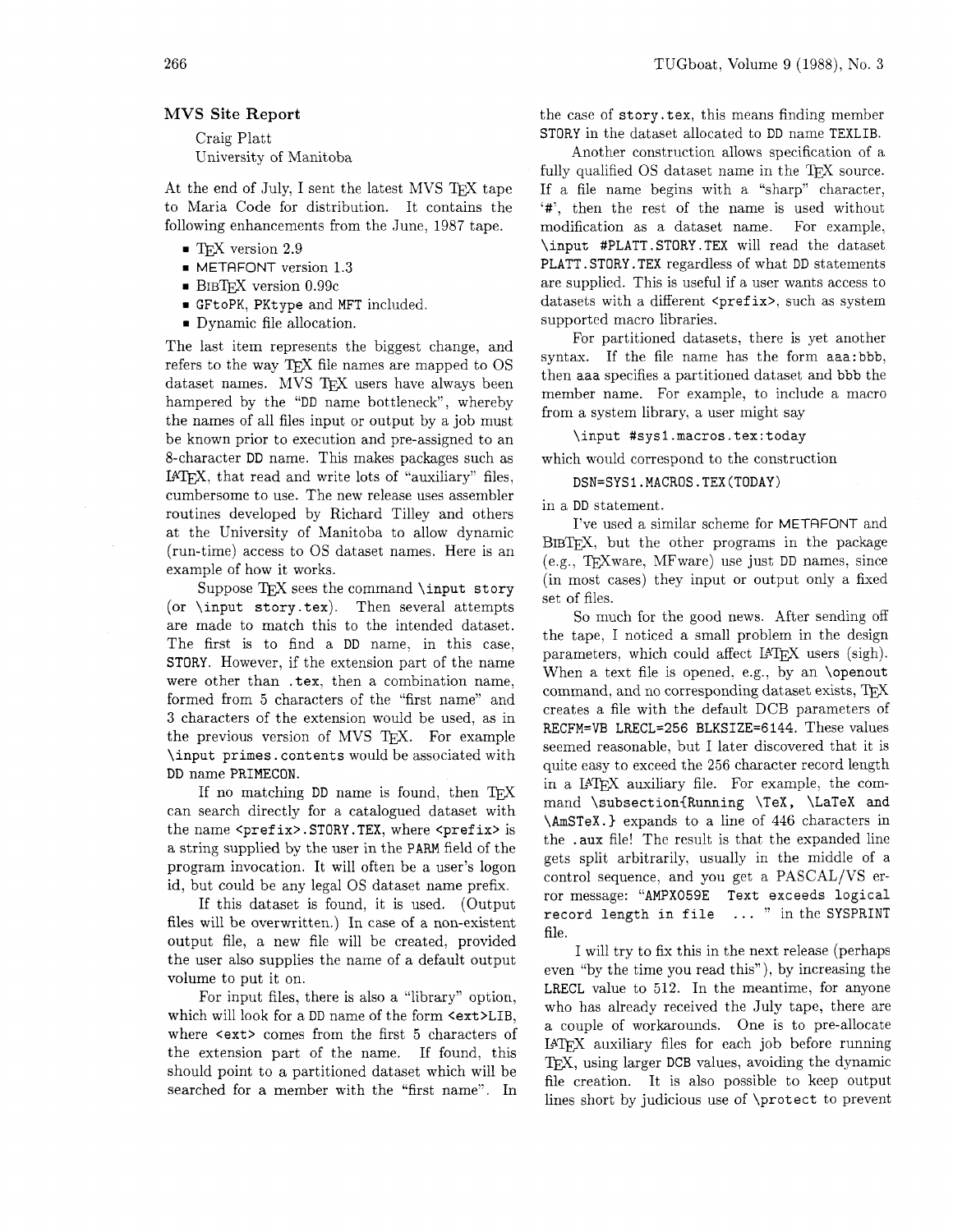expansion of macros like **\TeX.** Finally, there is a quick fix that an installer can try. The assembler routines that perform the dynamic allocation are compiled separately into a PASCAL/VS segment called FILPROCS. There is a copy of the compiled segment in object format included on the tape as file number 36. It is possible to edit this file. changing the embedded string "LRECL=256" to "LRECL=512". The resulting object file can then be re-linked into the TEX load module with the IBM linkage editor (you need to REPLACE the csects GETMVSPA and GETDDN in the TFX module). This is admittedly a sketchy description. but if anyone needs help with it. I can send them detailed instructions.

In addition to enlarging LRECL. the next release should contain TEX 2.93 and METAFONT 1.5 (still awaiting trip/trap testing). but for future versions, I would like to try making the file parameters adjustable by the installer. For sites with PASCAL/ VS, the WEB source can of course be edited and recompiled, but this is not a solution for the many sites that don't. One suggestion is to provide a customization module in the form of an assembler subroutine. All MVS sites should then be able to edit and compile it, and re-link it into the T<sub>E</sub>X load module.

## $UnixTeX$  Site Report

#### Pierre A. MacKay

Since the last UnixTFX site report in January, 1988, many of the hopeful promises have been fulfilled. What was there called TEX-to-C has been renamed to the more comprehensive WEB-to-C, and compilation under this system is now the default. TFX, METAFONT, TFXware and BIBTFX are all supplied with WEB-to-C change files, and a good start has been made on MFware. The two conversion programs gftopk and pktogf are already done, as well as mft, gftype and pktype.

A few notes are in order on the way in which MFware is being approached. The basic WEBs are by this time perfectly stable, and since I am doing the translation myself, I have taken the liberty of making the changed programs more Unix-like and less reminiscent of TOPS20 or SAIL. Wherever possible, Unix command-line switches are used in place of the old dialog lines, and simple utilities are made to run silently by default. There is only one file of "extra" routines. mfwarext . c, which contains about the same lot of code as that used in TFXware. The test-access procedure is used to look for an input path in the appropriate environment variable in all cases, and the output file, if its name is automatically generated as in gftopk. is always deposited in the current working directory. The rather insignificant lot of output from gftopk and pktogf can be turned on by means of the command line switch  $-v$ ; otherwise, these two programs run with no output to the screen at all. The gftype dialog has been replaced by the two command line switches **-m** for mnemonics, and -i for pixel image. The default is to produce neither of these voluminous outputs. The form of the gftype command for running the trap test is:

## gftype -m -i trap.72270gf

It may be noted that the four programs so far discussed could be converted into true Unix style, by diverting "chatty" output to *stderr* and using *stdin* and *stdout* for the gf and pk files as appropriate. This has a sort of purist appeal, and would make it possible to run these programs in a pipe. I have been unable, however, to think of any scenario in which that would be useful. and it would eliminate the convenience of having the output file from the conversion programs supplied automatically with the desired filename. It is. of course. possible to force a non-standard output filename, the command line syntax for gftopk is:

#### gftopk [-v] gffile [pkfile]

The serious omission from all of this is gftodvi. If necessary, I will try to supply a change file for this program, but since Donald Knuth has announced his intention of rewriting the WEB, I would prefer not to spend much time on it.

In keeping with the attempt to suppress the use of pxl format, no attempt has been made, nor will any be made, to adapt pxl-related programs to WEB-to-C. The effort is better spent on making old pxl-reading programs read gf or pk format instead. Any successes in this line will be gratefully received and incorporated into the distribution. Remember, if you undertake to work on this problem, that gf fonts of 255 characters are becoming quite common.

Finally, a rather more serious confession about the change files for gf topk and pktogf. The WEBs for both programs supply a *preamble-comment* to replace the dated METRFONT comment in the original gf file. I have found it very useful to know the date of creation of any font, and am unwilling to lose this information, since I doubt that I am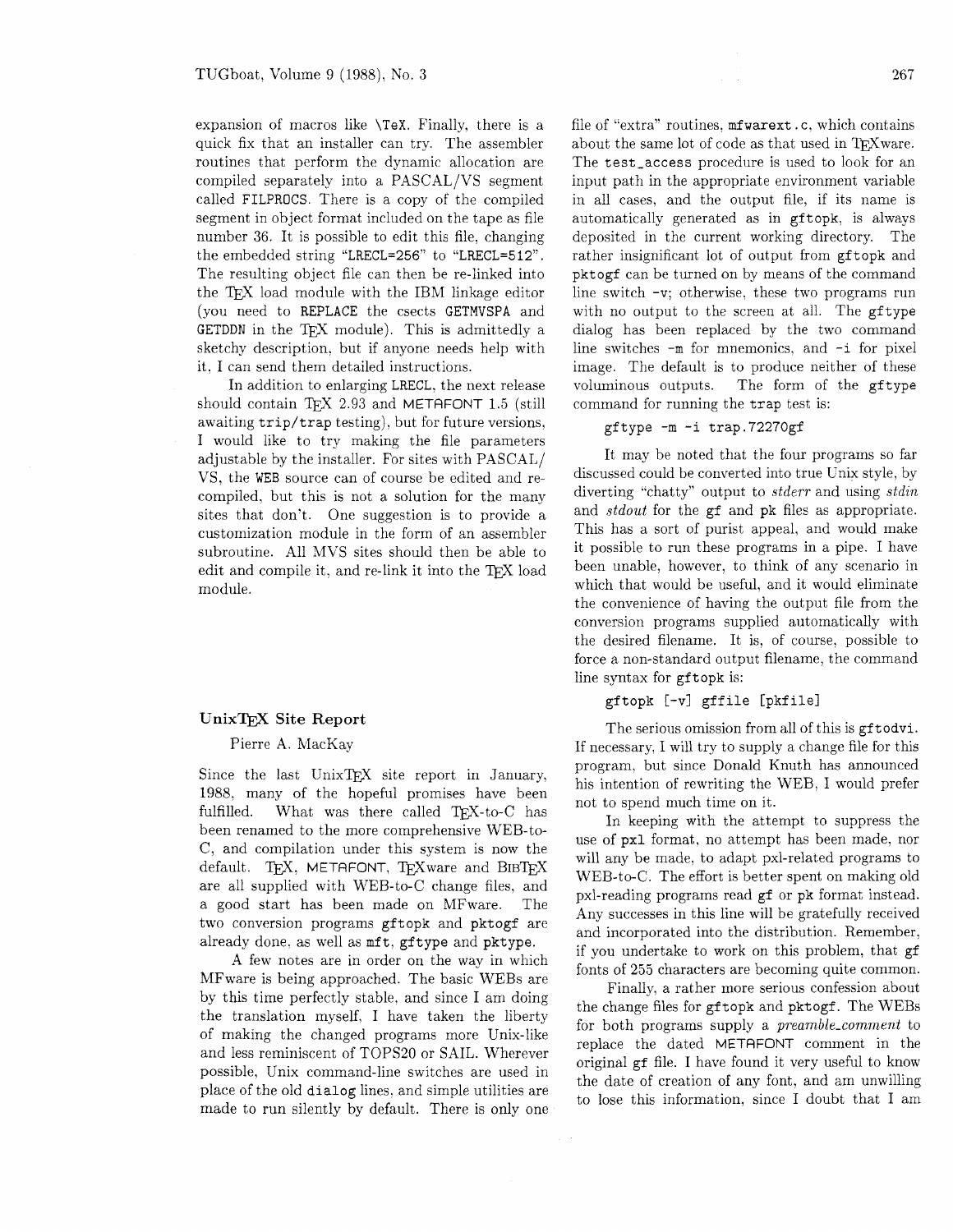alone in finding it valuable. I have therefore added to the change file some bits of code which insure that the original METAFONT comment, including the date and time, is passed through unchanged in place of the undated gftopk or pktogf comment.

The current versions of the principal programs on the distribution are TEX 2.93 (if you got the earliest copy of this by FTP from SCORE. STANFORD. EDU. get it again), METRFONT 1.5 (same caution) and BibTEX 0.99c. At the time of writing, WEB-to-C was at version 2.22. Tim Morgan's list of successes in the README for version 2.20 was (omitting the notes of detail):

Sun-3. SunOS 3.2. SunOS 3 4, *3.5.* 4.0FCS Sun-2. SunOS 3.2-4 Sun-4. SunOS 3.2-4. and SunOS 4.OFCS Sequent Balance. Dynix 2.1.1 VAXen running 4.2, 4.3BSD. and Ultrix Convex Amdahl running UTS Apollo. SR9.7 and SR1O.O (beta) Ridge 32 running ROS 3.5 and C compiler version 2.1B UNIXpc (aka 3bl or PC7300) running System V version 3.51 MIPS R/1000. compiler version 1.21 Iris workstation Celerity C1260, UNIX version 3.4.78 Pyramid 98x. running OSx64Q 4.0-870901,

C Compiler CCOMP-4.0

To this list may be added MassComp. Tahoe, ELXSI, the Sun 386i and the Cray running Unicos. On most of these systems it really is possible to do the minimal editing of a file called site .h. and then type make all. I even managed, with a certain amount of arbitrary hacking, to get a full compilation on a VAX 11/780 running 4.1BSD.

One of the great advantages of WEB-to-C compilation is the ease with which special versions can be made up, both of altered and enhanced versions and of enlarged "gargantuan" TEX. A TEX with  $200,000$  "half-words" of box and general storage. with space for 9,500 macro names, and with other limits similarly expanded is available through the use of the BIGTEX .PATCH in the distribution. I have even tried a compilation with 1.000,000 "half-words" of general purpose memory, but that produced a 9-Megabyte core image, and was felt to be unneighborly. Big versions of  $T_{\rm F}X$  are genuine TEX, and are so convenient, especially for those who make heavy use of things like pictex. that we strongly advise everyone who can to switch to one.

There has been a good deal of mail about new versions of the undump program for preloaded TFX. I shall not repeat Ken Yap's analysis here, except to say that on most systems the C compilation of "gargantuan" TEX runs marginally faster than small T<sub>F</sub>X, for various reasons, and loads fmt files so fast that there is really little reason to use undump any longer. Here are the essential lines of a Bourne shell script that we use instead:

```
case ${3+toomany) in toomany ) 
 echo "Too many arguments!"
 echo "Usage: tex foo[.tex] [my[.fmt]]"
 echo "or latex foo[.tex]" 
 echo "or slitex foo[.tex]"
 exit 1;;
esac 
case $0 in 
 */tex ) virtex '&'${2-plain} $1; exit;;
 tex ) virtex '&'${2-plain) $1; exit;; 
 */latex ) virtex '&lplain' $1; exit;; 
 latex ) virtex '&lplain' $1; exit;;
 */slitex ) virtex '&splain' $1; exit;; 
 slitex ) virtex '&splain' $1; exit;;
esac
```
This script resides somewhere in the path for executable binaries. and is linked to the three names tex. latex and slitex. Notice that this approach gives you the opportunity to load your own private fmt file when you invoke the script under the name tex.

The modified program  $T_{F}X$ - $X_{F}T$ , for setting in two directions, can be compiled using cxet .patch and a first try at Antti Louko's multihyphen- $T_{E}X$ (Don Knuth has suggested "MulTFX" as a name for this) is also there.

There is lots more coming. I have received several new or upgraded graphics packages, which will make up a new TeXgraphics directory. and there seem to be new drivers ever other week. One of the most interesting is crudetype which answers the need for a readable line-printer output at sites where the use of bitmapping printers is rationed or excessively expensive. I have had some difficulty getting crudetype to pick up the tfm files it needs to calculate rough spacing, but once that is corrected, crudetype will be made a part of the distribution.

Finally, I take this opportunity to express my great debt to Elizabeth Tachikawa. whom many of you have met by telephone when you have called about the Unix TFX distribution. Without her management of all the administrative side of the distribution, it would simply be impossible. If the documentation for compilation and installation has